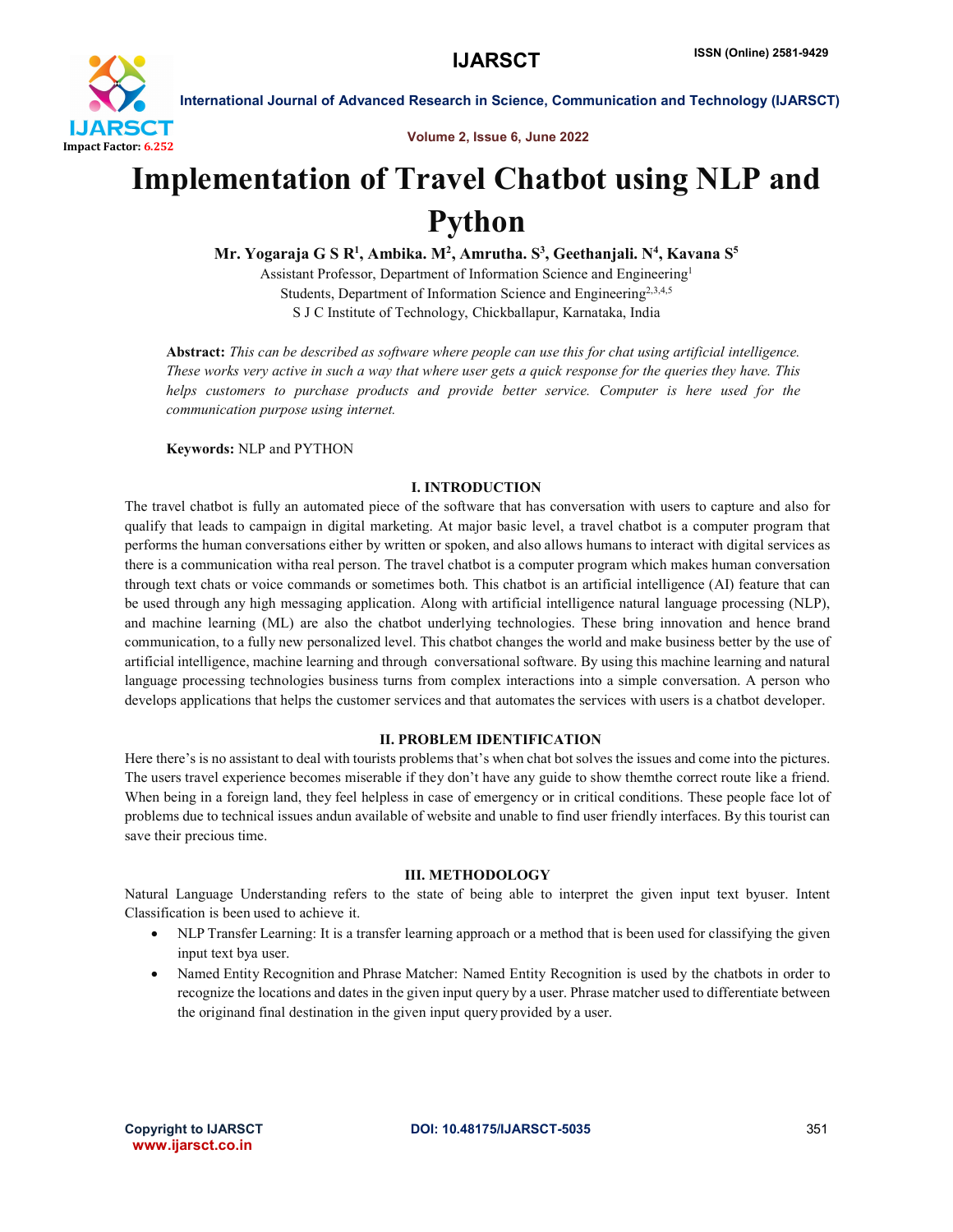



www.ijarsct.co.in

Copyright to IJARSCT **DOI: 10.48175/IJARSCT-5035** 352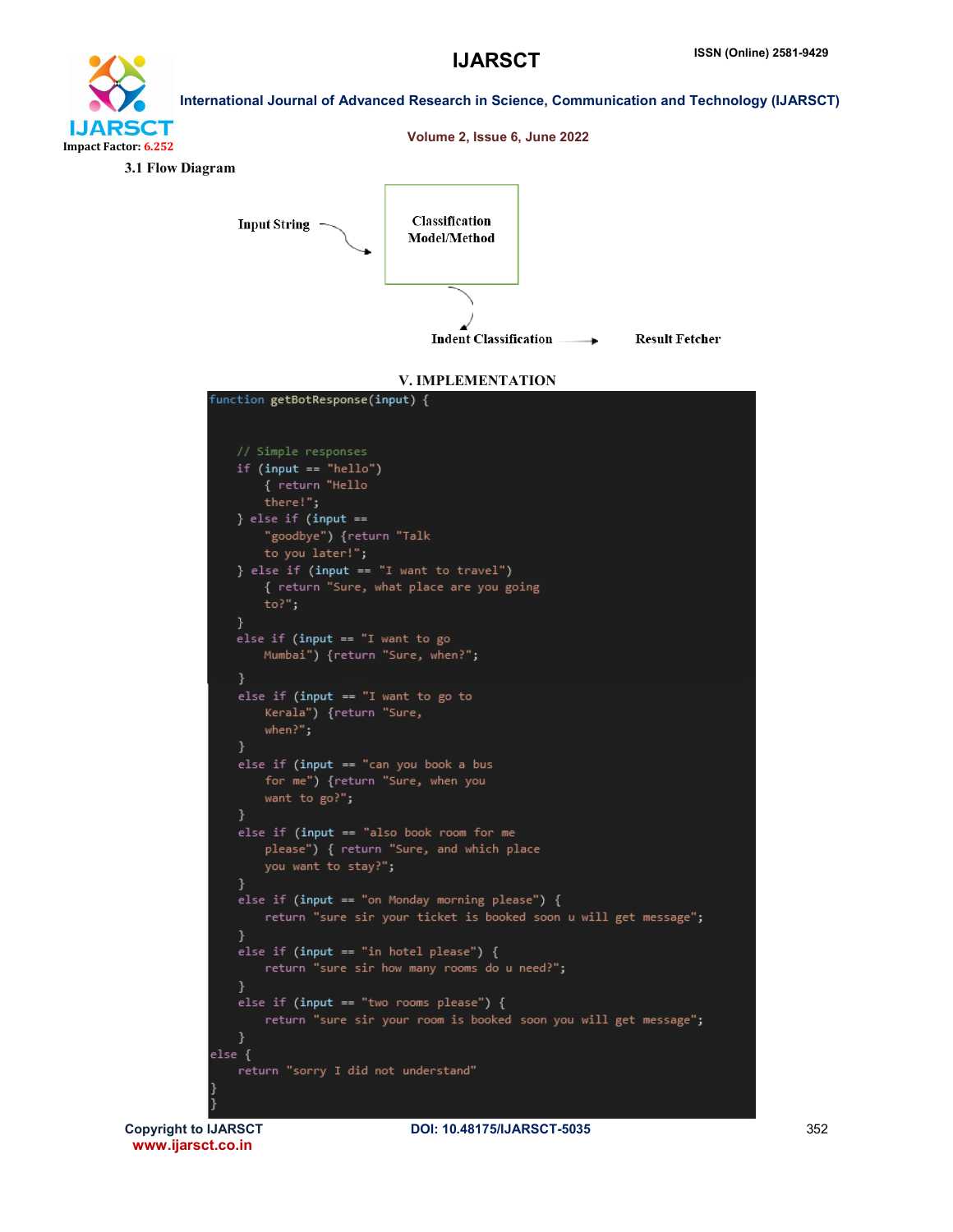

#### Volume 2, Issue 6, June 2022

V. TESTING

| <b>TEST CASE NO.</b> | <b>TEST CASE</b>    | <b>INPUT</b>  | <b>EXPECTED OUTPUT</b>                                                                                          | <b>OBTAINED OUTPUT</b>                                        | <b>RESULT</b> |
|----------------------|---------------------|---------------|-----------------------------------------------------------------------------------------------------------------|---------------------------------------------------------------|---------------|
| $\mathbf{1}$         | Understanding       | User<br>input | User input is<br>understood by chatbot.<br>Like small<br>talk, idioms, emojis                                   | User input is<br>understood by<br>chatbot.                    | Pass          |
| $\overline{2}$       | Answering           | User<br>input | Chatbot answers<br>context relevant and<br>accurate enough and<br>they fit right for the<br>moment and context. | Chatbot answers<br>the relevant queries<br>asked by the user. | Pass          |
| 3                    | Personality         | User<br>input | Chatbot has a clear text<br>suitable for the user and<br>conversations.                                         | Users are able to<br>get chatbot's<br>replies.                | Pass          |
| $\overline{4}$       | Efficiency          | User<br>input | Time saving quick<br>response for the users<br>query.                                                           | Quick response has<br>been observed.                          | Pass          |
| 5                    | Error<br>Management | User<br>input | Chatbot handle errors<br>and exceptions                                                                         | Error management<br>has been achieved.                        | Pass          |

### VI. RESULTS

- 1. The travel chatbot are very beneficial because of gaining more knowledge about user's interestand preference and all.
- 2. This can easily affect on large number of users and real-world travel agents.
- 3. Our travelbot can answer many users at a time so it is use full in time management
- 4. This travel chatbot helps in services in travel plans like hotel location, car rentals flight bookings etc.
- 5. Travel chatbot can simulate an intelligent conversation in natural language.



# Copyright to IJARSCT **DOI: 10.48175/IJARSCT-5035** 353 Fig. 1 SNAPSHOT 1

www.ijarsct.co.in